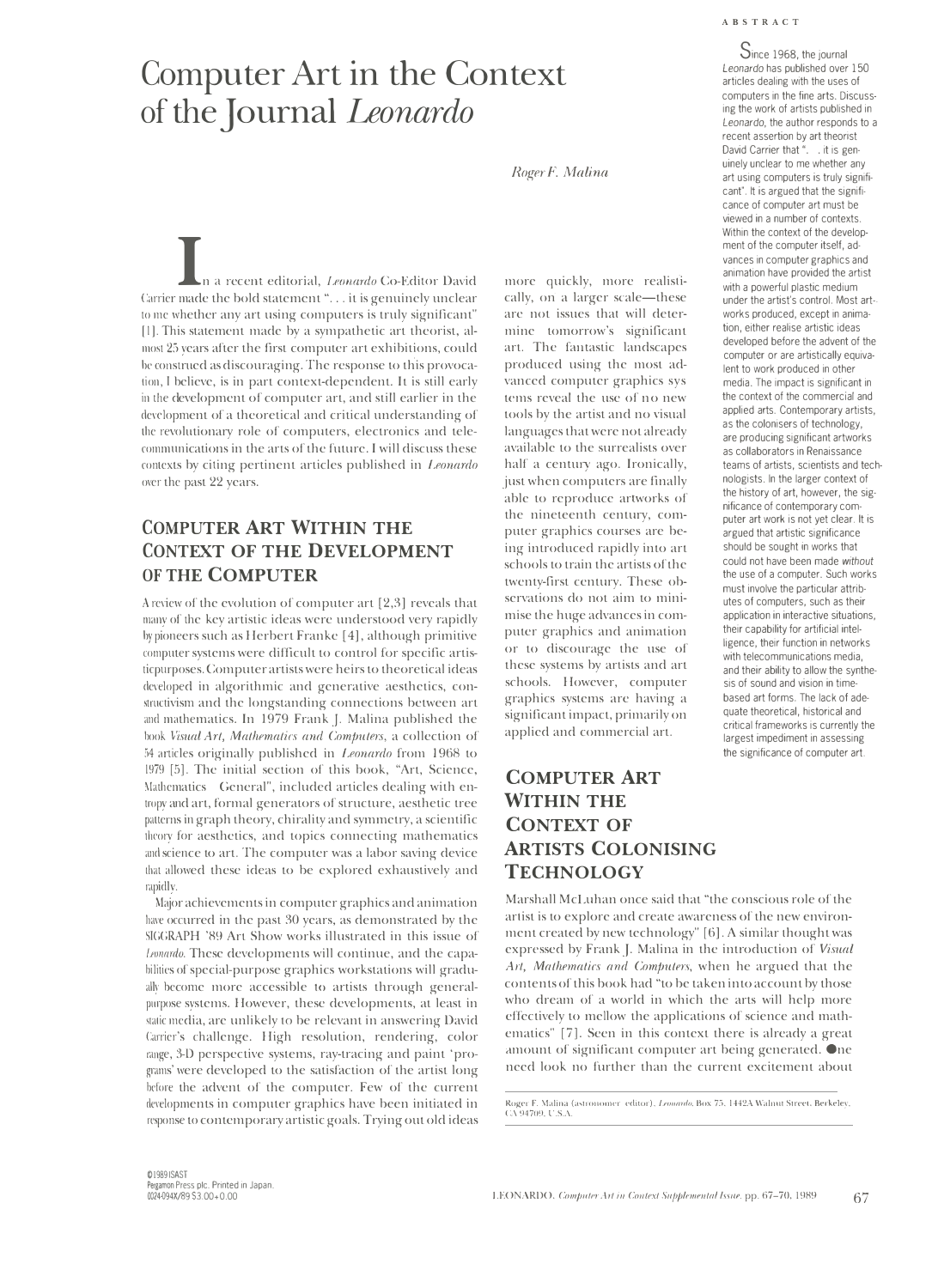fractals and chaos mathematics to see \ a whole new generation of artists for whom there is no 'two-cultures' division and for whom the computer has become the tool of choice for new explorations of visual material.

The main issue here is not an aesthetic one, but one that involves the artists' ability to control the most advanced technological tools and involves as well the interest of scientists and technologists in understanding that visualisation is an important facet of communication. In the field of scientific visualisation, as championed by artist Donna Cox [8], not only have artists successfully colonised the technology, but scientists are now realising that they need to colonise some of the traditional domains of the artist [9]. When Experiments in Art and Technology was founded 20 years ago by Billy Kluver and Robert Rauschenberg, the issue of artists' access to high technology was a key issue. At that time, an artist could rarely be an equal creative participant, as pointed out by A. Michael Noll:

The fallacy of collaborations is clearly evident when the computer is involved as a third party. Here the artist must communicate his ideas to a com puter scientist or programmer who must then communicate his interpretations of the artist's ideas to a computer. This is most certainly a noisy process [10].

Since the advent of the home computer and a generation of artists who are sufficiently computer literate to do their own programming, access to technology is no longer the obstacle in the creation of significant computer art. One answer to David Carrier is that significant art is now being made within the context of the artist's social role as humaniser, commentator and coloniser of technology.

### **COMPUTER ART WITHIN THE CONTEXT OF THE HISTORY OF ART**

Science writer and mathematician François le Lionnais defined the plastic fine arts as "a group of activities that aim at producing-through the use of appropriate techniques and procedures-emotions of an aesthetic character (that is, emotions independent of the quest for truth, of the search for utility and of obtaining sentimental satisfaction) by means of visual stimulation" [11]. Within the context of the corresponding definition of computer art, the question must then be whether significant art has been made that could not have been created *without* the use of computers. It is highly unlikely, in this context, that significant computer art will be displayed as static images on the walls of galleries within the confines of a picture frame. If computer art is just another medium like watercolor, oils or acrylics, then it will be only as significant as all other post-modernist attempts to create significant art within the limitations of the static canvas.

In searching for significant computer art I would ask whether the artwork could have been made without the use of a computer and whether it takes advantage of unique new capabilities made possible by the computer. This argues that the computer is not just another tool, but a 'meta-tool' that can lead to new modes of artistic activity [ 12]. The computer's key attributes include the ability to have an in-built learning capability (artificial intelligence); the ability to be connected to other computers over short or global distances; the ability to collect infor mation from the environment and issue information through a large number of sensory modes, many of them not available directly to human sense organs; the ability to be used in a realtime interactive interplaywith humans or other input devices. Finally, in timebased arts, including computer animation, the computer makes possible work that would be practically impossible to realise by other methods, particularly in exploiting connections between sound and vision. The computer has the potential to extend aesthetic issues into a number of totally new domains and eventually to connect directly with the human brain [13]. At some point the computer will allow one to bypass, or supplement, the existing human senses that have formed the bases of all the arts.

## **ARTIFICIAL INTELLIGENCE**

Have significant artworks of this kind been created? I believe that the answer is a tentative 'yes', but without a historical tradition or a critical context it is very difficult to assess current work. One important line of artistic research is being carried out by artists such as Harold Cohen [14] and Roman Verostko [ 15]. These artists are developing new software containing artistic rules concerning form and structure, coloring and other ideas that the artist embeds in the program. Under the tutelage of the artists, the programs have become more and more sophisticated, to such an extent that Cohen's program AARON is able to generate endless variations on a theme and produce colored drawings that are as interesting as most prints sold in art galleries. Verostko's system now paints with a paint brush and is able to paint in a large number of styles. What is exciting about this work is that the software will continue to evolve with the artist as a member of a creative team. The artist is forced to make explicit the creative process in order to instruct the computer, and this may lead the artist in totally new directions [ 16].

The kinds of sophistication that these programs (which use techniques of artificial intelligence) may acquire can be seen in the theoretical work by researchers such as Joan and Russell Kirsch [17] and Raymond Lauzzana and Lynn Pocock-Williams [18]. These researchers have been able to codify the stylistic grammars of works by such artists as Diebenkorn, Kandinsky and Klee. These 'rule systems' and 'shape grammars' provide new tools that artists can incorporate into programs like AARON. The works by Cohen and Verostko are recognisably characteristic of the artist who has been making the choices in concert with the computer. This is in contradistinction to most computer art, where the particular computer hardware and commercial software provide the recognisable 'signature' on the work produced.

#### **MULTI-MEDIA AND TIME-BASED ARTS**

A natural extension of these systems will include sound and evolution-intime. Within the field of computer music there are already sophisticated programs that can be used to generate music within rule systems [19]. john Whitney Sr. [20] and Edward Zajec [21] are recent examples of artists who attempt to synthesise sound and visual art forms [22,23]. Computer animation techniques now make it possible to realise artistic ideas, many established by artists in early abstract film, that would be practically impossible to realise using traditional film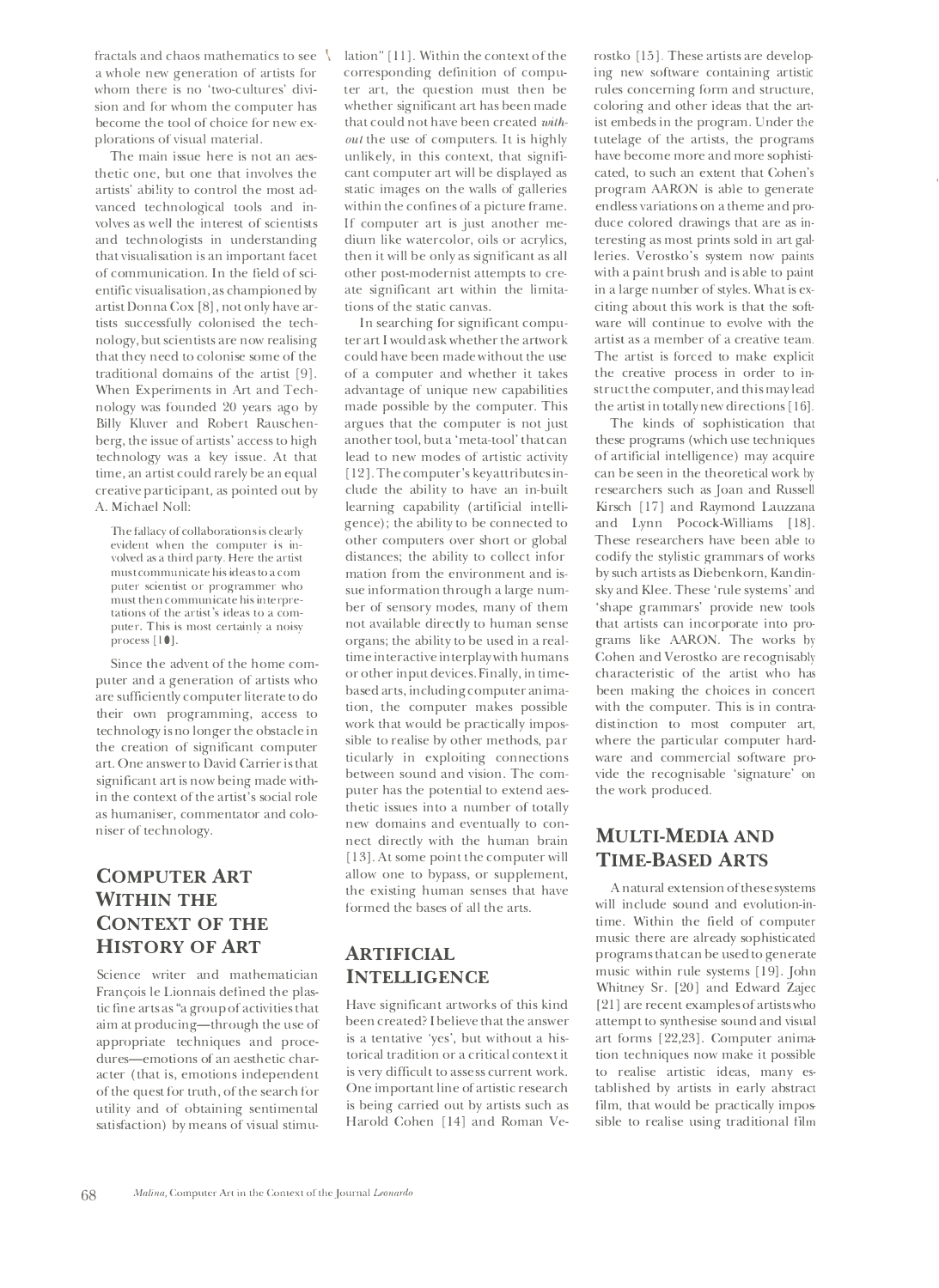animation methods. The increased realism of computer animation, including the creation of synthetic human-like actors  $[24]$ , is perhaps less significant from an artistic viewpoint than from a commercial viewpoint. However, it illustrates the degree of control that computer animation artists are now exerting over desired visual scenes. The computer, with its ability to control visual or aural output devices with equal flexibility and using similar coding strategies, breaks down many of the existing theoretical divisions between time-based visual and sound arts. The computer, as a processing system that can generate outputs in any number of sensory modes, may provide the first practical way to develop significant synaesthetic art forms.

#### **NETWORKS AND TELE-COMMUNICATIONS**

Networks of individual computers and people add interesting complexity to the situation. The artistic team 'bed' has created a number of works based on networks of computers carrying out independent parallel processing [25]. The complex and rich visual displays that result lead the artists to use words such as 'transcendence' to explain the visual experience. The viewer's ability to find pattern and structure in the rich vocabulary of visual data is perhaps closest to the experience of listening to music.

On a larger scale, artists are becoming involved in computer networks connected by various types of telecommunications links. A pioneer in such artforms, *Leonardo* Honorary Editor Roy Ascott, describes the new composite role of the artist as "participant in a system creating meaning seen as art. This contrasts forcibly with the Renaissance paradigm of the artist standing apart from the world and depicting it and the observer standing outside of the artwork and receiving this depiction" [26). In the work *La Plissure du Texte,* organised by Ascott for the Electra exhibition in Paris in 1983, the work was created in 'dispersed authorship' by groups of artists located in 11 cities around the world. Artworks of this type arc so new that there is little vocabulary or theoretical structure-indeed hardly a body of work-to assess their significance. Few institutions are even capable of displaying the works. A determination of , significance will have to take into account the role of the artist as the designer of a *system* created for aesthetic reasons, rather than as the creator of a *product* for contemplation. We are on the threshold of a whole range of new artistic questions, as artists take advantage of the combination of computers and telecommunications, or 'telematics', to use Simon Nora's term. *Leonardo* Guest Editors Carl Loeffler, founder of the ArtCom Electronic Network, and Roy Ascott are currently engaged in a project to produce a Special Issue of *Leonardo* on Art and Telecommunications. Many of the works described would not even be recognised as artworks according to most art historians. For example, some software art is made manifest only by the behavior of the computer network and not as specific sensory outputs.

#### **INTERACTIVITY**

Interactive art has a fairly long history and is connected to parallel work in 'artificial life'. Nicolas Schoffer's early robotic sculptural pieces in his *Cysp*  series, for example, were created in 1954 [27). The behavior of the works was dependent upon a complex interaction of visual and aural stimulae. *Leonardo* Co-Editor Stephen Wilson has described a number of such ideas and has realised artworks that interact both with their environment and with the viewer (28). Myron Krueger, in his 'Artificial Reality Laboratory' has created humorous pieces that introduce a real element of play into the viewer's interaction with the computer [29). Artist Joel Slayton has been involved with a team of NASA engineers and scientists developing an artificial environment viewed through goggles worn by the viewer. The viewer's hands and body are connected through the computer to this virtual space. As the viewer walks around and handles objects, the view in the goggles is adjusted correspondingly [30]. New interactive optical disk technology is introducing further artworks of this type. If we look forward to the combination of computer-generated holographic cinema, interactive branching associated with hypertext and hypermedia software structures [31) and advanced computer animation techniques, these interactive media will surely lead to significant new art. Yet, at this point, to be honest, these spect1 lations are based on my belief that

these media offer such radically new artistic possibilities that eventually artists will produce significant works. Current work does not yet fulfill the promise of the new media.

#### **CONCLUSION**

Over the past 22 years *Leonardu*  published over 150 articles dealing with computer art [32). Within the context of the development of the computer itself, current work depends upon realising the dreams of the pioneer computer artists and creating visual displays of significant aesthetic interest. Artists can now use computer graphics as a plastic art medium to create realistic and imaginary landscapes and to reproduce various visual art styles. As graphic tools continue to evolve, these media will continue to fall under the control of the artist. Ironically, the majority of this work is ahistorical in the sense that it allows the artist to address issues that are no longer central to the development of the art of the future. The primary arbiter of significance in this context will be the art marketplace, which today functions primarily as a commodity market [33]. As computer art competitions, such as SIGGRAPH or Ars Electronica, develop a history and a critical context, we can expect computer art to be collected by museums and galleries. The ideas of algorithmic and generative aesthetics, of mathematical art and constructivist programs, can now be realised. Recent works using fractals and chaos theory are likely to become part of a rapidly expanding vocabulary of generative art.

In the larger context of the history of art, computer art of significance is imminent. A key issue to be considered is that the context for assessing significance for the new kinds of art forms has not been developed. It is not yet clear what kind of exhibiting context is necessary. A few forwardlooking museums, such as the Museum of the Bronx, have provided regular venues for display and assessment of computer art. There have been a few recent major museum shows such as Electra, Les Immateriaux and Digital Visions. It may be that the truly significant computer art of the future is incompatible with the exhibiting context designed for static painting and sculpture, or even for film and video. An institutional context very different